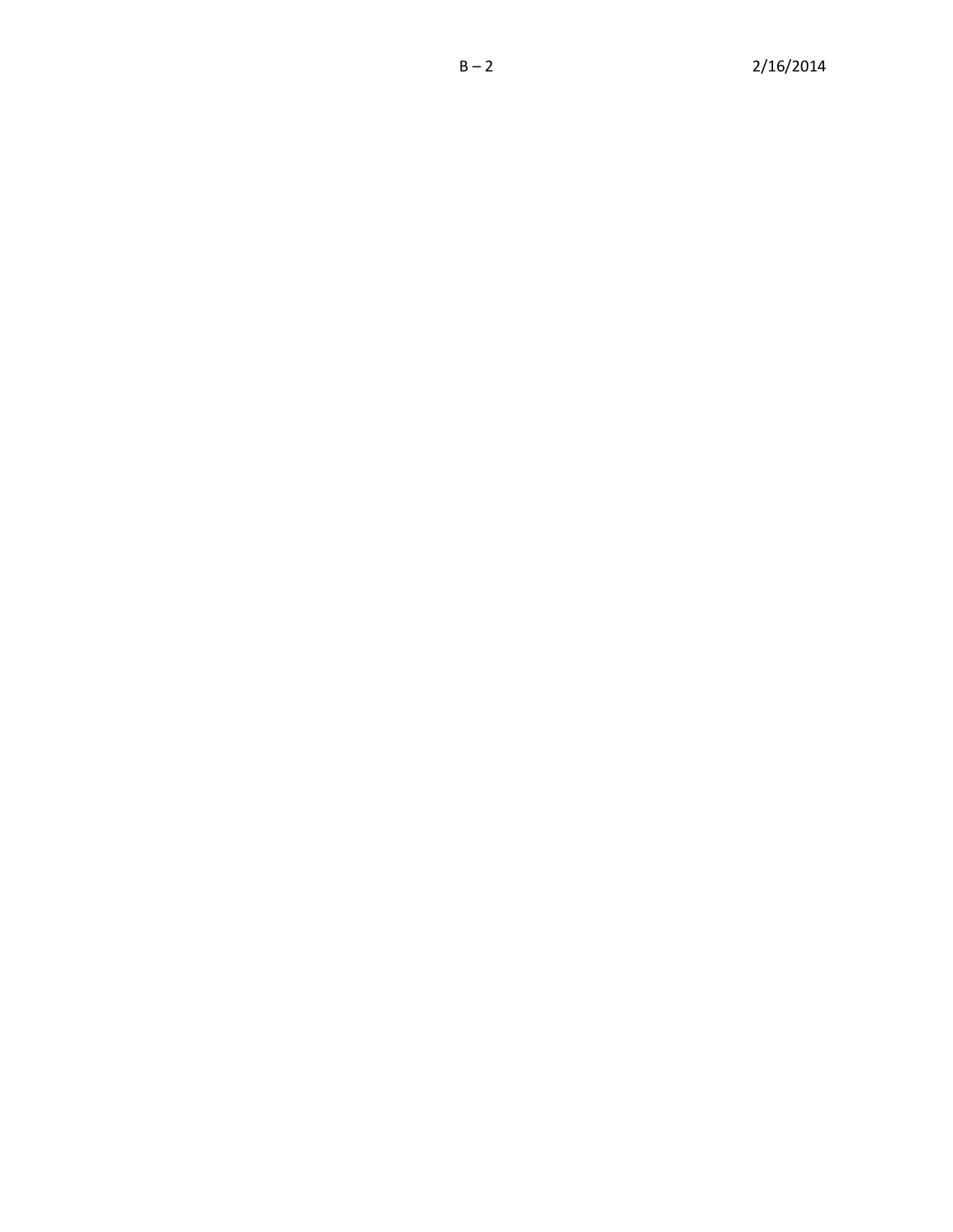# *Fundamental Concepts of Thermal Physics (briefly)*

## • *Macroscopic systems, microstates, state variables*

A macroscopic system is one which consists of an enormous number of elementary constituents (such as atoms, conduction electrons, and photons) constantly exchanging energy and momentum among themselves. A macroscopic system typically contains on the order of  $10^{20}$  or more constituent particles and thus would require the specification of a vast number of parameters to fully describe the individual states of these constituents. The number of required parameters is called the number of *degrees of freedom* of the system, and this complete specification may be referred to as a description of the system's *microstate*. Because of the interactions between the system's parts and the interaction of the system with its surroundings, its microstate is continually changing.

Even though a specification of the evolution of such a system's microstate is hopelessly complex, there may be a relatively few macroscopic *state variables* which adequately describe the system's average overall characteristics, such as the number of constituent particles  $(N)$ , mass density  $(\rho)$ , volume  $(V)$ ,  $\mathsf{pressure}\left( P \right)$ , temperature $\left( T \right)$ , magnetic polarization $\left( M \right)$ , angular momentum $\left( J \right)$ , etc., along with other parameters which may describe the influence of external forces on the system, such as gravity or externally-imposed electromagnetic fields. These variables tend to fall into three broad categories: (1) those which specify externally imposed fields or forces; (2) those whose values scale with the overall quantity of material, such as the system's mass and volume; and (3) those which do not scale directly with the size of the system, but may be a function of position within the system, such as pressure and temperature. The latter two categories are termed *extensive* and *intensive* state variables, respectively.

A set of state variables and their values which adequately describe the system's overall characteristics specifies the system's *macrostate*. Generally, there will be many, many microstates of the system which are consistent with this macrostate specification, and there is no practical way to determine which one of these myriad microstates is currently occupied by the system. Thus we are led to a *statistical* description of the microscopic behavior of the system as it relates to the evolution of the system's macrostate. This description is the goal of *thermal physics* (broadly: thermodynamics, statistical mechanics, and kinetic theory).

### <span id="page-2-0"></span>• *Thermal equilibrium*

A macroscopic system may be divided into parts, or subsystems (still of macroscopic size), whose various macrostates may be specified as described above. The values of the overall macroscopic system's extensive state variables will then generally be given by the sum of the subsystems' individual corresponding extensive variable values (if you are careful in your definitions of these subsystem extensive variables), but single values for the system's intensive variables will generally be undefined (since, for example, the pressures and/or temperatures of the subsystems will differ). A full macrostate specification of the system could thus require a careful division into subsystems whose individual macrostates are then listed. Similarly, the microstate of the overall system could be thought of as a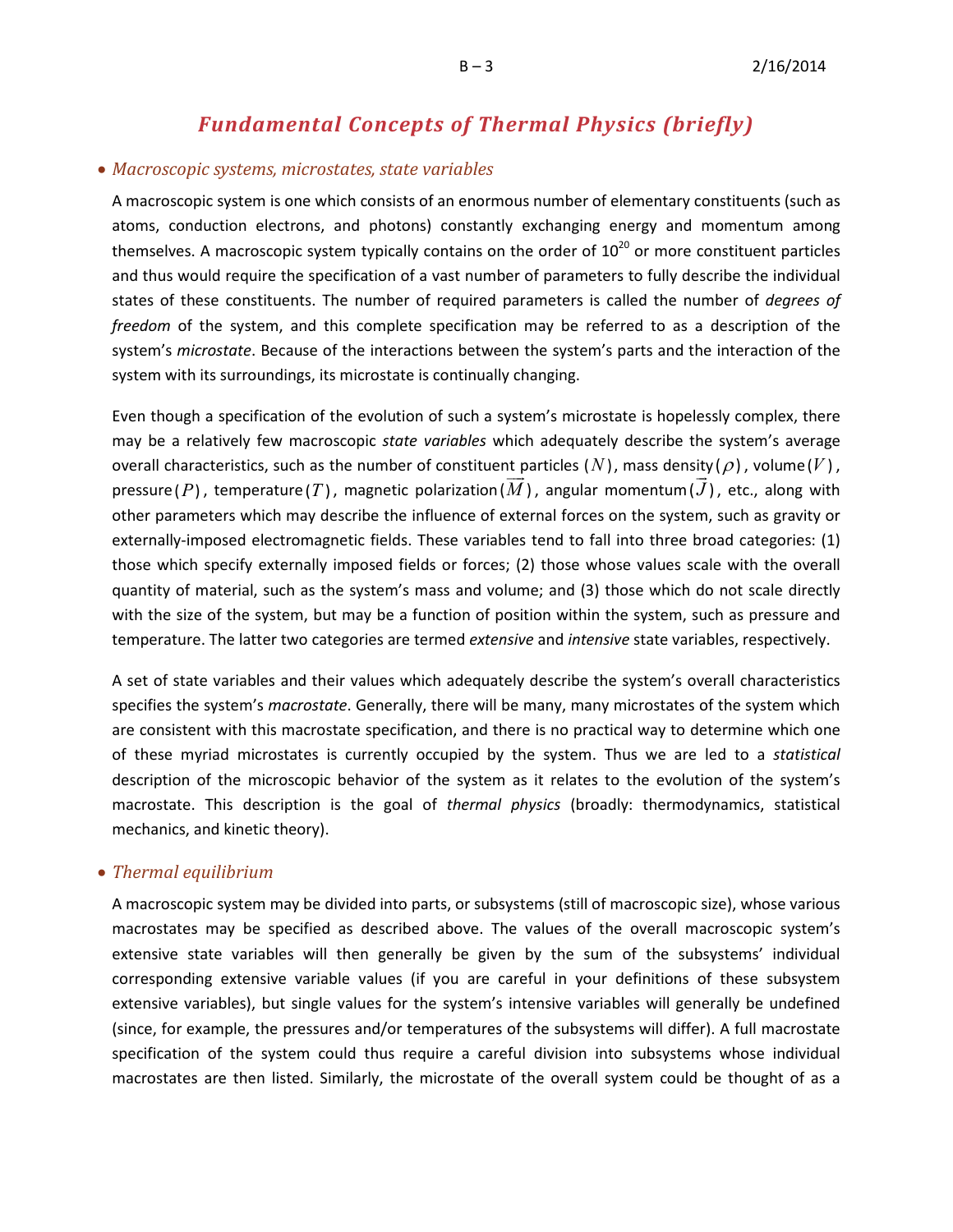function of the subsystems' individual microstates along with terms describing the interactions among the subsystems.

For example, consider an isolated container of volume *V* filled with a gas of *N* neon atoms. Assume that the total kinetic energy of all the neon atoms is *U* and the total angular momentum of the atoms is 0, but the gas is not of uniform density and temperature, and it is full of eddies and currents. An accurate macrostate description of the gas would clearly require not only the specification of the values of *V*, *N*, and *U* (all extensive state variables in this case), but also a whole host of other variables describing the variations in density, temperature, and velocity of small, but still macroscopic, parts of the gas.

If a system (such as the neon gas described above, for example) is isolated from the outside world then the interactions among its constituents and consequent transitions to different microstates will eventually bring it to *thermal equilibrium*, when all its state variables become well-defined and constant (except for incredibly tiny fluctuations about their mean values). In particular, the temperature *T* will be uniform and constant throughout the system's various subsystems. This temperature equalization is, indeed, one of the hallmarks of thermal equilibrium, and will be discussed further below. At thermal equilibrium a minimal set of macroscopic state variables is required to uniquely specify the macrostate of the system, and all the other state variables' values may be derived from them using the system's *equations of state*.

## <span id="page-3-0"></span>• *Internal energy, heat, work, and the first law of thermodynamics*

The *internal energy*  $(U)$  of a macroscopic system is the sum total of all of its constituents' kinetic and potential energies of various kinds (where  $U = 0$  is usually, but not always, taken to correspond to the *ground state* of the system). If the system is isolated, then its internal energy must remain constant, even though its constituents are exchanging energy among themselves as the system's microstate evolves. *U* is one of a system's extensive state variables, and it is connected to the other state variables (in thermal equilibrium) through the equations of state. A system which is not isolated interacts with its surroundings, and its internal energy will change as it exchanges energy (and possibly constituent particles) with the other systems surrounding it. This energy exchange may result from macroscopic, large-scale interactions such as mechanical work or externally-applied electromagnetic forces, or it may result from the individual, microscopic, nearly independent interactions of its constituent particles with those of another system (without any accompanying large-scale, macroscopic, net force between the systems). This latter interaction is known as *heat transfer*, and its inclusion in the determination of the change in the internal energy of a system is articulated in the *First Law of Thermodynamics*. Note that heat, like work, is a measure of *energy transfer between systems* and is not a state variable.

The internal energy is changed by heat transfer to the system or work performed by the system, so that for an infinitesimal energy transfer

$$
dU = dQ - dW \tag{B.1}
$$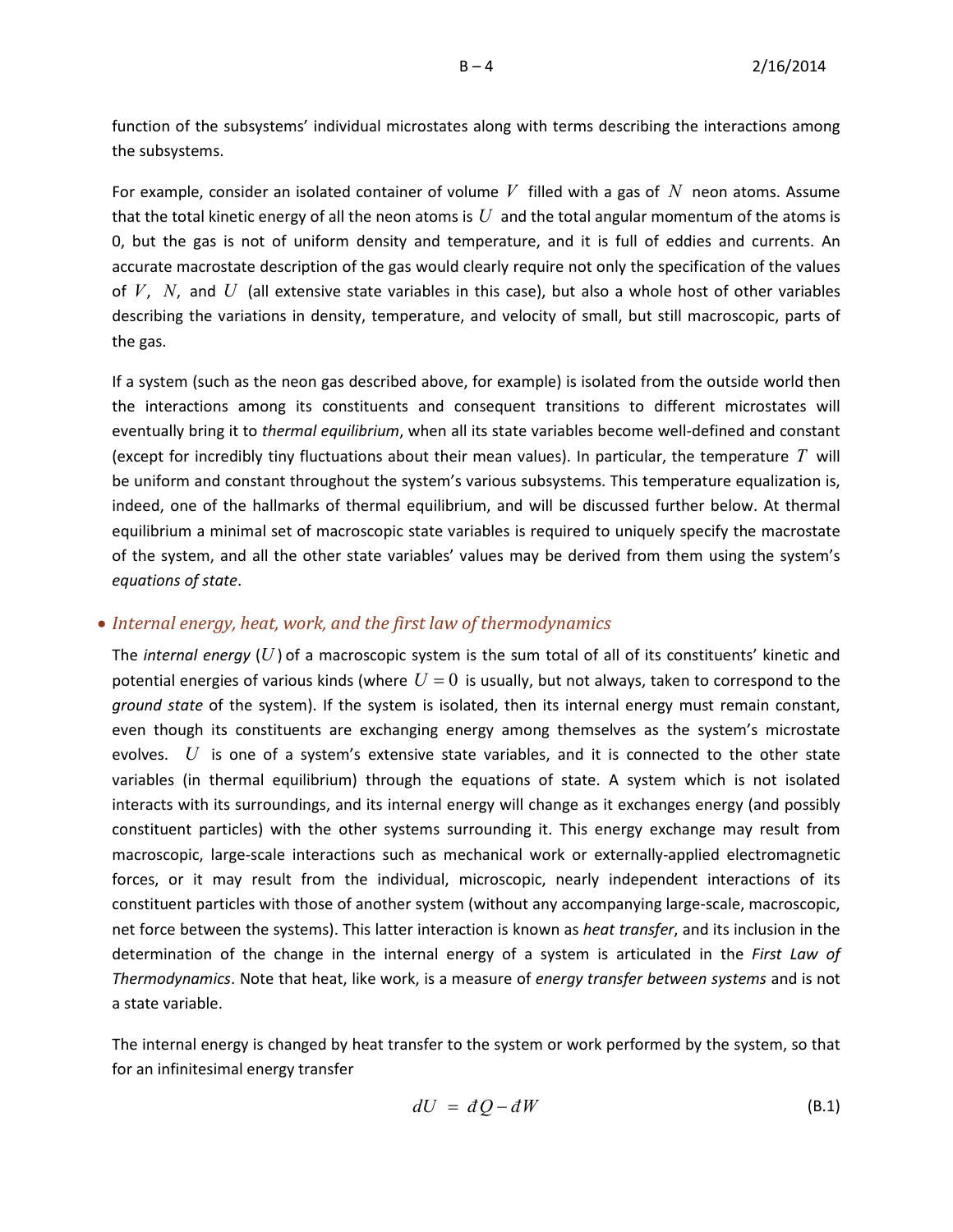The symbol  $\bar{d}$  is used in (B.1) to emphasize that the increments of heat and work are not changes in the system's state variables, but represent energy interactions with the system's surroundings — *Q* is heat transferred *into* the system, *W* is mechanical work *performed by* the system. Clearly, the internal energy of a system may be changed by various different combinations of heat transfer and work; the *process* through which the system is changed by interaction with external systems determines this division between heat and work.

#### <span id="page-4-0"></span>• *Statistical weight, entropy, and the second law of thermodynamics*

If a system's internal energy *U* increases (as it absorbs energy from its surroundings), its temperature *T* generally rises, and the opposite is true if *U* decreases. The direction of heat flow between interacting systems is, of course, opposite to the gradient of the temperature, and, as mentioned previously, *thermal equilibrium is reached only when the temperatures of all the various interacting systems are identical* (this final observation is a consequence of the so-called *Zeroth Law of Thermodynamics*). As we shall see, the temperature *T* is most suitably defined by the *absolute* or *thermodynamic* temperature scale where  $T = 0$  only if  $U = 0$  (the system is in its ground state).

The ultimate quantum nature of the kinematics of the microscopic particles making up a macroscopic system must be considered when you try to understand the relationship between the ever-changing microstate of a system and its observable macroscopic properties. The microstate of a finite system (however large) with *f* degrees of freedom may be identified as a point in a 2f - dimensional *phase space* of  $f$  coordinates  $q_i$  and their associated  $f$  (conjugate) momenta  $p_i$ . Because of the *uncertainty principle*, each microstate cannot be specified with arbitrary accuracy, but must instead occupy a phase space volume of at least  $\prod (\Delta q_i \Delta p_i) \approx h^f$ , where *h* is Planck's constant. Because of this division of the phase space of possible microstates into finite volumes by the uncertainty principle, the number of possible microstates is *countable*, and, for example, these states may be numbered by an integer index  $r(r = 0, 1, 2, ...)$ . If we take the microstates of the system to be its *quantum mechanical eigenstates of the internal energy*, then the states may be indexed in order of increasing internal energy of the system so that  $U_0 \le U_1 \le \ldots \le U_r \le U_{r+1} \le \ldots$  In this example  $r = 0$  would denote the ground state of the system. Note that it is likely that many of these energy eigenstates are degenerate, so that  $U_r = U_{r+1}$  for many values of the index *r*.

The number of available microstates of a macroscopic system generally grows very, very rapidly as its internal energy is increased. For example, consider the quantum mechanical system of a single, spinless particle in a 1-dimensional box. The number of degrees of freedom in this case is  $f = 1$ , and the particle's quantum levels in the (infinitely strong) box are equally spaced in momentum. Therefore for energies  $U \gg U_0$ , its ground state energy, the number of energy levels (microstates)  $\leq U$  is very nearly  $\propto U^{1/2}$  . If you have a system of  $f \gg 1$  independent particles in the box, then  $\Phi(U)$ , the total number of different microstates of this combined system with total energy  $\leq U$  , is roughly  $\propto U^{A}$  where  $A$  is a constant of order unity. Since for a macroscopic system  $f \sim 10^{23}$ ,  $\Phi(U)$  increases at an enormous rate with increasing *U* .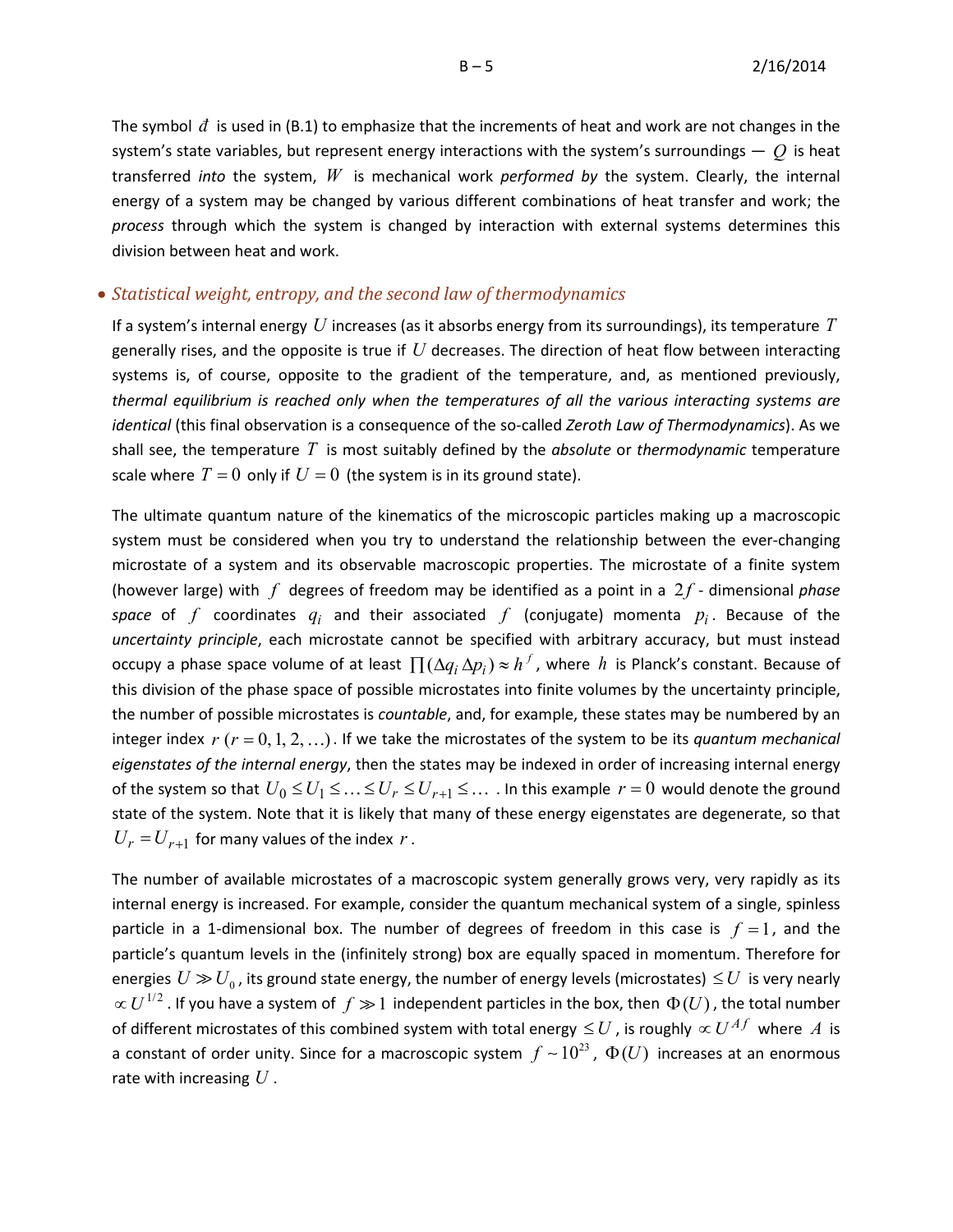Consider the number of available microstates of an isolated macroscopic system with fixed  $(V, N)$  and with internal energy in the small interval  $\delta U$  about the energy  $U$ , with  $\delta U \ll U$ . Given the result above, the total number of microstates in this energy range  $\Omega(U, V, N) \sim f \Phi(U) \, \delta U/U$  , so that

 $\ln \Omega(U, V, N) \sim \ln \Phi(U) + \ln f + \ln(\delta U/U)$ 

But  $\ln \Phi(U, V, N) \sim f \sim 10^{23} \gg \ln f$ , so, unless  $\delta U/U \sim 10^{-10^{23}}$ , an incredibly small energy interval,

$$
\ln\Omega(U,V,N)\sim f\sim 10^{23}
$$

So  $\ln \Omega$  is for all intents and purposes independent of the size of the energy interval  $\delta U$ . These  $\Omega(U,V,N)$  microstates represent all the possible states of the system consistent with the constraints  $(U, V, N)$ , so any macrostate of the system consistent with the given  $(U, V, N)$  is associated with some subset of these microstates. *The fundamental postulate of statistical mechanics is that for a macroscopic system over the long term each microstate is equally likely to occur, and the system's actual microstate is continually transitioning in a random fashion between these various states*. A further postulate is that in most macroscopic systems of interest *the macrostate representing thermal equilibrium is associated with all but an incredibly tiny fraction of these microstates*, and that once an isolated system reaches equilibrium the typical fluctuations in the system's state variable values away from their respective means is of order  $f^{-1/2} \sim 10^{-10}$  or smaller! General derivations of these postulates in terms of the underlying laws of the classical or quantum dynamics of individual particles are elusive, but the great success of thermal physics theory demonstrates that they must be reasonably valid.

Let a particular macrostate be represented by the set of state variables  $(U, V, N, \alpha)$ , where  $\alpha$  is a list of all the other state variable values required to fully specify this macrostate. Then  $\Omega(U,V,N,\alpha)$  is the number of microstates consistent with this macrostate. This number,  $\Omega(U,V,N,\alpha)$ , is called the *statistical weight* of the macrostate  $(U, V, N, \alpha)$ ; from the postulate stated above, we know that the probability that our isolated system left to itself for a long time will still be found in this macrostate is  $\alpha \Omega(U, V, N, \alpha)$ . We define *S*, the *entropy* of this macrostate as:

$$
S = k_B \ln \Omega(U, V, N, \alpha) \tag{B.2}
$$

where  $k_B$  is Boltzmann's constant,  $1.38 \times 10^{-23}$  Joules / Kelvin . Since  $f$ , the number of degrees of freedom, is generally  $\propto N$ , we see that  $S \propto \ln \Omega \propto f \propto N$ , so the entropy *S* is *an extensive state variable* of a macroscopic system. Although the thermodynamic concept of entropy was introduced by the German physicist Rudolph Clausius in 1850 (he also first conceived the second law of thermodynamics), the fundamentally microscopic, statistical definition in (B.2) was developed by the Austrian physicist Ludwig Boltzmann in 1877 (who is rightly credited as the "father" of statistical mechanics).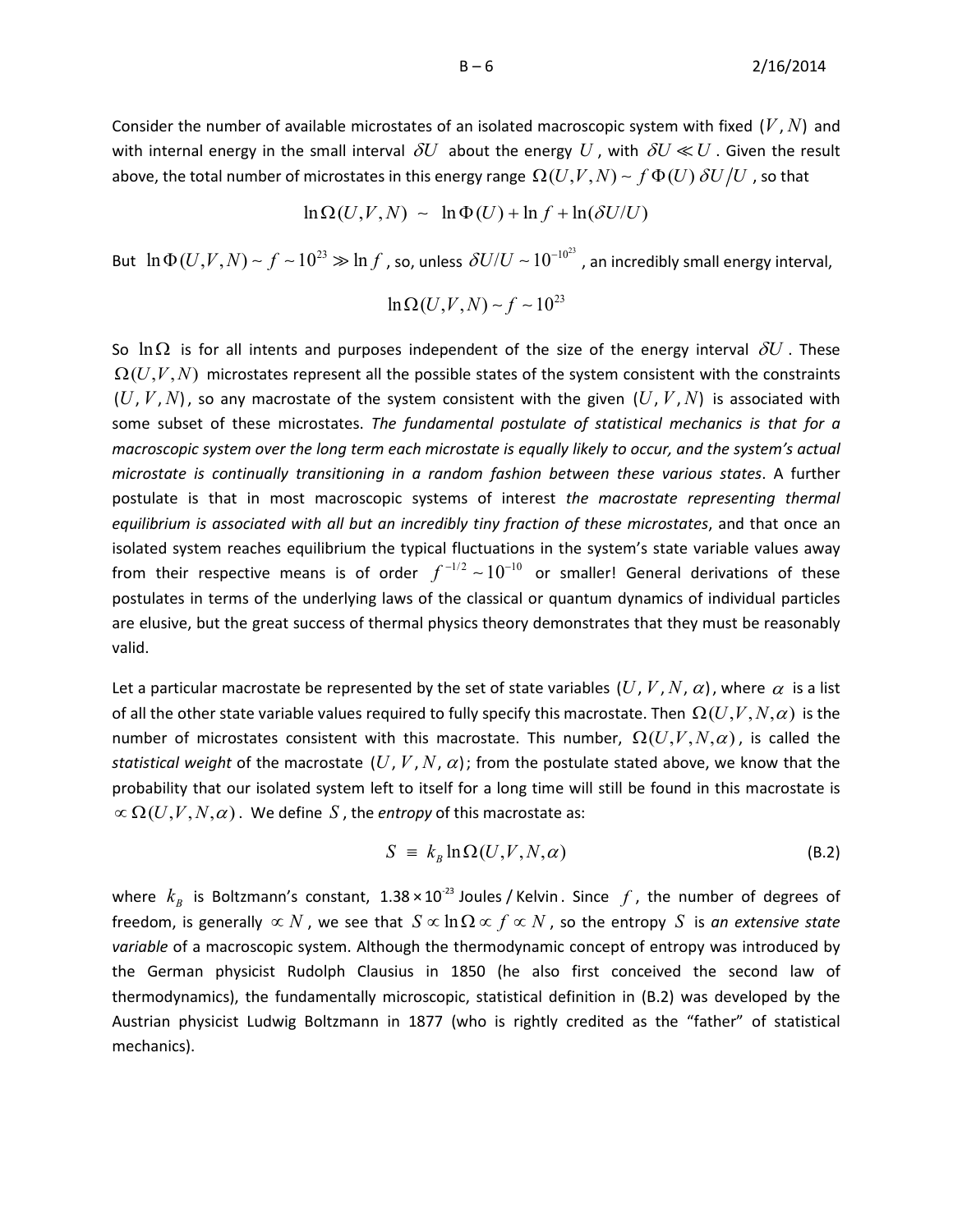Since the vast majority of the microstates consistent with the given  $(U, V, N)$  are associated with the thermal equilibrium macrostate (in accordance with our postulate stated previously), an isolated system left to itself for a long time is overwhelmingly likely to be found in its equilibrium macrostate, and *the entropy is at a maximum for the equilibrium macrostate of an isolated system*. If the system is specially prepared in some non-equilibrium macrostate  $(U, V, N, \alpha)$  before it is isolated, then as time goes on interactions among the system's microscopic particles will almost certainly cause the system to evolve through a succession of "nearby" macrostates with ever higher statistical weights until it reaches the thermal equilibrium macrostate. Thus *the entropy S of an isolated system rises as time goes on (except for very tiny fluctuations), until thermal equilibrium is achieved*. This is one way to state the *Second Law of Thermodynamics*. A typical laboratory-sized macroscopic system at thermal equilibrium has  $\ln \Omega \sim 10^{23} \sim k_B^{-1}$ , so the entropy *S* at equilibrium is typically within a few orders of magnitude of unity. Because there is usually a unique ground microstate for a typical macroscopic system, equation (B.2) shows that  $S = 0$  for a system in its ground state; otherwise  $S > 0$ .

#### <span id="page-6-0"></span>• *Temperature*

Consider an isolated system  $(U, V, N)$  consisting of two subsystems,  $(U_1, V_1, N_1)$  and  $(U_2, V_2, N_2)$ , which are very weakly coupled so that any forces acting between them are weak and slow to affect the state of either. The total system energy  $U = U_1 + U_2$ , since we may neglect the tiny energy of interaction between the two parts. Similarly,  $V = V_1 + V_2$  and  $N = N_1 + N_2$ . In this case we can consider every microstate of the whole system to factor into the product of the (essentially independent) microstates of the two subsystems, so that for any particular pair of macrostates of the subsystems, it must be true that

$$
\Omega(U, V, N, U_1, V_1, N_1, \alpha_1, \alpha_2) = \Omega_1(U_1, V_1, N_1, \alpha_1) \times \Omega_2(U_2, V_2, N_2, \alpha_2)
$$
  
\n
$$
\ln \Omega(U, V, N, U_1, V_1, N_1, \alpha_1, \alpha_2) = \ln \Omega_1(U_1, V_1, N_1, \alpha_1) + \ln \Omega_2(U_2, V_2, N_2, \alpha_2)
$$
  
\n
$$
\therefore S = S_1 + S_2
$$

Now assume that the volume and number of particles in each of the two subsystems are fixed, but the subsystems can slowly exchange energy through heat transfer. When the total system is at thermal equilibrium, then  $S$  is at its maximum, and, in particular,

$$
\left(\frac{\partial S}{\partial U_1}\right)_{V_1, N_1, V_2, N_2} = 0 = \left(\frac{\partial S_1}{\partial U_1}\right)_{V_1, N_1} + \frac{dU_2}{dU_1} \left(\frac{\partial S_2}{\partial U_2}\right)_{V_2, N_2} = \left(\frac{\partial S_1}{\partial U_1}\right)_{V_1, N_1} - \left(\frac{\partial S_2}{\partial U_2}\right)_{V_2, N_2}
$$
  
 
$$
\therefore \left(\frac{\partial S_1}{\partial U_1}\right)_{V_1, N_1} = \left(\frac{\partial S_2}{\partial U_2}\right)_{V_2, N_2} \text{ (at equilibrium)}
$$
 (B.3)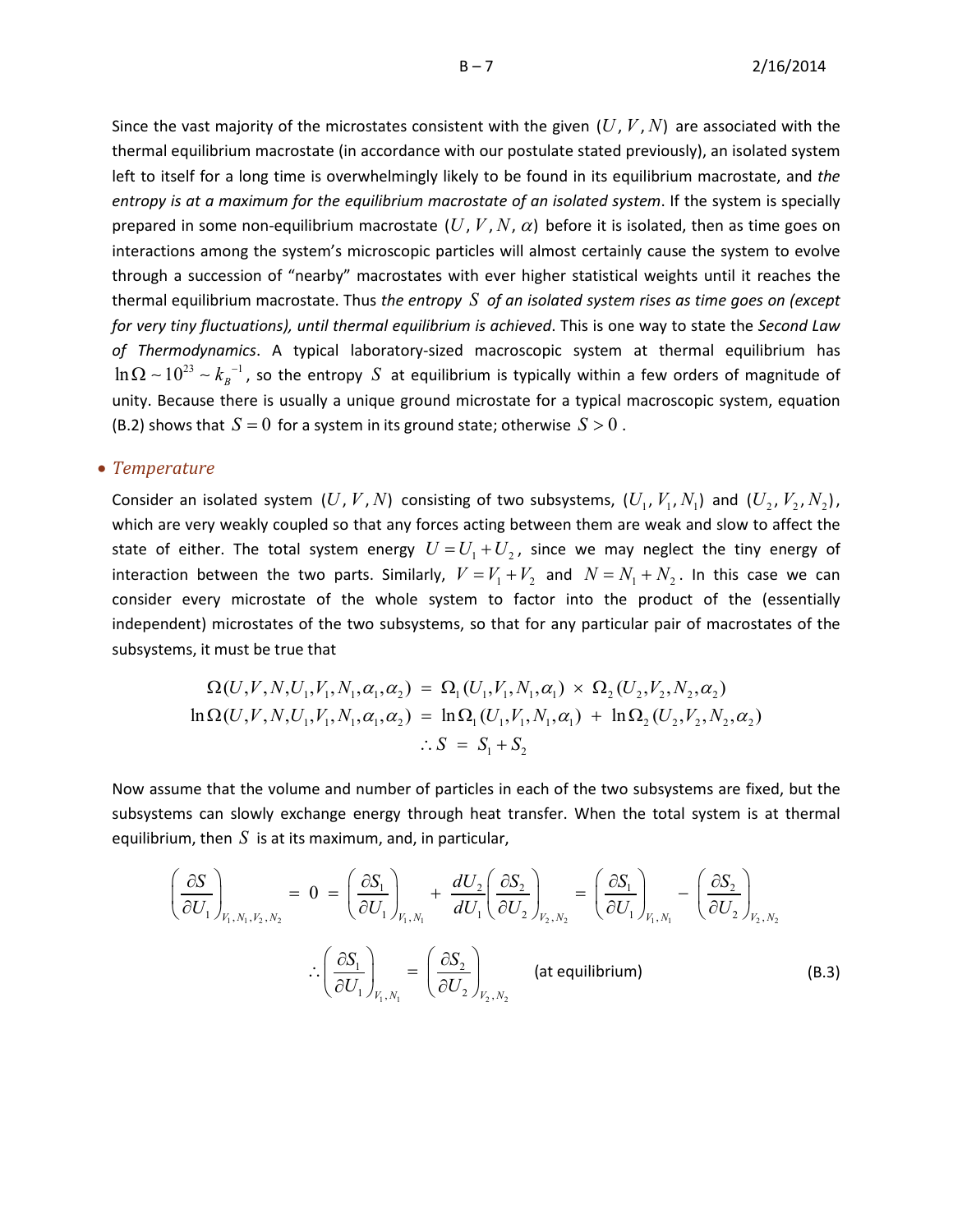This equality (B.3) for subsystems in thermal contact and in thermal equilibrium provides the definition of *the absolute (or thermodynamic) temperature T* of any macroscopic system in thermal equilibrium:

$$
\frac{1}{T} \equiv \left(\frac{\partial S}{\partial U}\right)_{V,N}
$$
\n(B.4)

Absolute temperature has the SI unit of *Kelvin*, which is chosen so as to very nearly match the more conventional °*Celsius*. To accomplish this match between the two temperature scales (and definitions) the "triple point" of water is defined to be at 273.16 Kelvin (or +0.01°Celsius), and this in turn determines (using (B.4) and (B.2)) the units of entropy *S* and the value of Boltzmann's constant, *<sup>B</sup> k* . Note that (B.3) and (B.4) imply the *Zeroth Law* of temperature uniformity at thermal equilibrium stated previously.

Since the total system entropy  $S$  in the previous example rises as the system approaches equilibrium, the sign of  $\partial S/\partial U_1$  depends on whether  $U_1$  is rising or falling. With the temperature definition (B.4), we see that this implies that heat energy flows from the subsystem with the higher temperature toward the one with the lower temperature, as it should.

#### <span id="page-7-0"></span>• *Canonical ensemble, Boltzmann distribution, partition function*

Let us extend our previous example as follows: our isolated system now consists of an enormous number of identical copies of some small (but still macroscopic) subsystem of fixed volume and number of particles, all in weak thermal contact with each other. The overall isolated system has reached thermal equilibrium at temperature *T* , but we know that each very small subsystem's internal energy may still fluctuate as its microstate changes and it exchanges energy with its neighbors. Such a system is called a *canonical ensemble* of the identical subsystems (this concept was thoroughly studied by the American mathematical physicist J. W. Gibbs in the early  $20<sup>th</sup>$  century, who made extensive and lasting contributions the thermal physics).

We wonders (yes, we wonders) what the probability is that, say, the *i*th subsystem might be found in a *particular* microstate r (with energy  $U_r$ ) at any particular time, or, equivalently, on average what fraction of the identical subsystems will be in the *particular* microstate *r* at any given time.

Once we pick a particular subsystem to study we may treat the remaining subsystems as a single, much larger subsystem and then start with our results from the previous section. Since our chosen subsystem is very tiny compared to the combined remainder of the system, we treat the remainder as *a heat bath whose temperature T will remain essentially constant* even though it exchanges relatively tiny bits of its total internal energy with our little subsystem through heat transfer. The heat bath will remain arbitrarily close to thermal equilibrium throughout if it is so large that our subsystem's energy *Ur* is a fantastically small fraction of the complete isolated system's constant total energy *U* .

If our little subsystem has energy  $U_r$ , then, obviously, the heat bath has energy  $U-U_r$ , and the statistical weight of the heat bath's macrostate is  $\Omega(U - U_r, V, N)$ . Since we are given the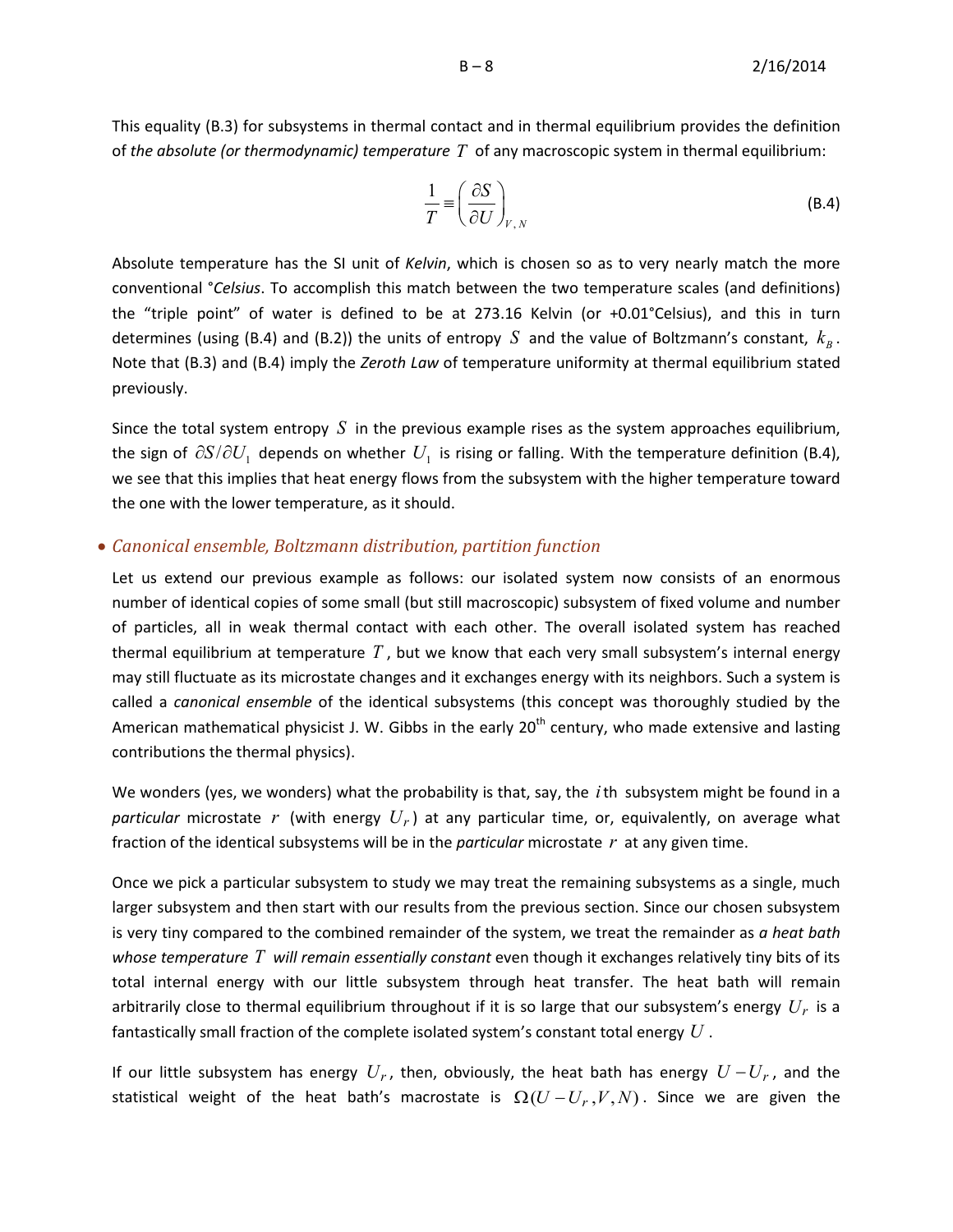subsystem's microstate *r*, the probability for finding this situation must be  $p_r \propto \Omega (U - U_r, V, N)$ . Consider the log of  $p_r$  and the definitions of entropy S and temperature T in (B.2) and (B.4); we can expand our function of  $U-U_r$  in a Taylor series about  $U$  (we use a Taylor series for  $\ln p_r$  rather than *p<sub>r</sub>* itself because lnΩ is a much more slowly varying function of *U* than is  $Ω$ . This means that the Taylor series convergence is much better for  $\ln \Omega$ , and we need keep only its first nontrivial term).

$$
p_r \propto \Omega(U - U_r, V, N) \rightarrow \ln p_r = \text{constant} + \ln \Omega(U - U_r, V, N)
$$
  
\n
$$
\ln p_r = \text{constant} + \frac{1}{k_B} S(U - U_r, V, N)
$$
  
\n
$$
= \text{constant} + \frac{1}{k_B} S(U, V, N) - \frac{U_r}{k_B} \frac{\partial}{\partial U} S(U, V, N) + \dots
$$
  
\n
$$
= \text{constant} + \text{constant} - \frac{U_r}{k_B T} + \dots
$$
  
\n
$$
\therefore p_r \propto e^{-U_r / k_B T}
$$
 (B.5)

To normalize the probability  $p_r$  we know that the sum of the probabilities for all of the possible microstates for our subsystem must be 1, since the subsystem must be in *some* microstate. Thus for a *system with fixed*  $(V, N)$  *in thermal equilibrium with a heat bath at temperature T*,

$$
p_r = \frac{1}{Z} e^{-U_r/k_B T}
$$
  

$$
Z = \sum_r e^{-U_r/k_B T}
$$
 (B.6)

(B.6) gives the probability of finding the system in a particular microstate r that has energy  $U_r$ . This is the famous *Boltzmann distribution*, and the sum *Z* over all microstates is called the *partition function*.

One important note about (B.6): the microstate *r represents one particular microstate only*. In general, *there may be many microstates with energy Ur* because the energy eigenstates of the system are *degenerate*. To express the partition function as a sum over energies, you must include the integer factor  $g(U_r)$ , the degeneracy of the microstates with energy  $U_r$ :

$$
Z = \sum_{U_r} g(U_r) e^{-U_r / k_B T}
$$
 (B.7)

The probability that the system may be in any of the degenerate energy eigenstates is then:

$$
p(U_r) = \frac{1}{Z} g(U_r) e^{-U_r/k_B T}
$$
 (B.8)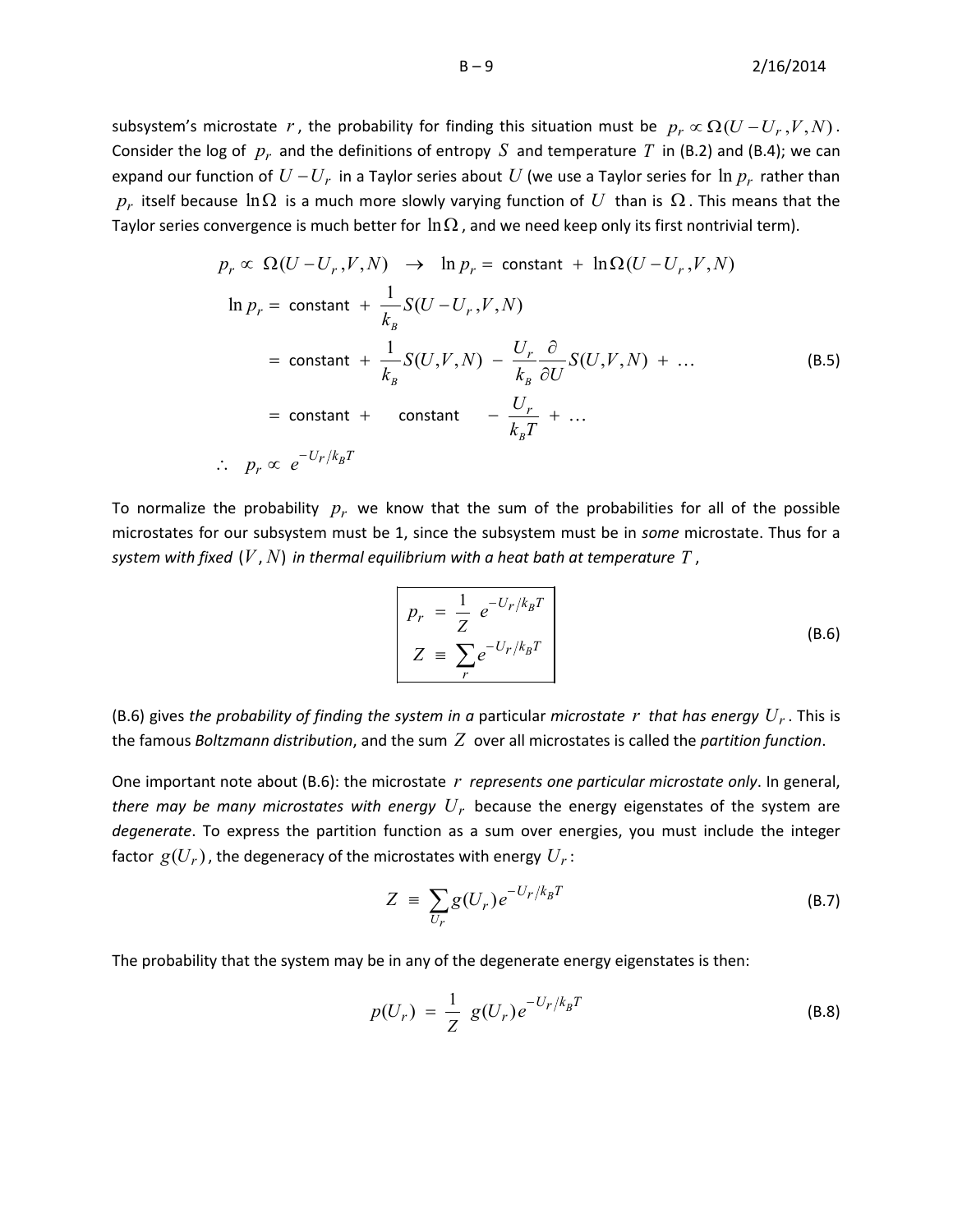#### <span id="page-9-0"></span>• *Equipartition of energy in the classical regime*

Assume we have a macroscopic system with *f* degrees of freedom in which the separations of consecutive but distinct microstate energies are small compared to  $k_{B}T$ , i.e., if  $U_{r+1} \neq U_{r}$ , then  $U_{r+1} - U_r \ll k_B T$ . In this case we can use the uncertainty principle to estimate the *density* of the system's microstates in its  $2f$  - dimensional phase space of  $f$  coordinates  $q_i$  and their associated  $f$ (conjugate) momenta  $p_i$  as  $\eta/h^f$ , as we mentioned some way back (the constant integer  $\eta$  accounts for any additional spin or polarization degeneracy in the single-particle states). If the system is in equilibrium with a heat bath at temperature *T* , then we can estimate the value of the partition function *Z* by approximating the sum in (B.7) with an integral over phase space as follows:

$$
Z \approx \int \exp[-E(\vec{q}, \vec{p})/k_B T] \frac{\eta}{h^f} d^f \vec{q} d^f \vec{p}
$$
 (B.9)

where the energy is written as a function of the  $2f$  phase space coordinates (note that the energy is assumed to not depend on the particles'  $\eta$  internal states). Additionally, if there are, say,  $N$ indistinguishable particles involved (such as electrons, helium atoms, etc.), then (B.9) must also be divided by *N*! to avoid over-counting the states.

The probability of finding the system in a microstate associated with some differential volume of phase space around the point  $(\vec{q}, \vec{p})$  would then be, in analogy with (B.8),

$$
P(\vec{q}, \vec{p}) d^f \vec{q} d^f \vec{p} = \frac{\exp[-E(\vec{q}, \vec{p})/k_B T] d^f \vec{q} d^f \vec{p}}{\int \exp[-E(\vec{q}, \vec{p})/k_B T] d^f \vec{q} d^f \vec{p}}
$$
(B.10)

Now suppose that our energy function  $E(\vec{q}, \vec{p})$  depends purely quadratically on at least one of its  $2f$ arguments (either a coordinate  $q_i$  or a momentum  $p_i$ ); in other words, for one argument  $x_i$  we have

$$
E = a x_i^2 + E'
$$
 (B.11)

where neither *a* nor *E*<sup> $\prime$ </sup> is a function of  $x_i$  (although they each may depend on any or all of the  $2f - 1$ other arguments). Now if we *fix the values of all the other arguments*, then what is the probability distribution for the value of  $x_i$ ? Clearly,

$$
P(x_i) dx_i \propto \exp[-E(\vec{q}, \vec{p})/k_B T] dx_i \propto \exp[-a x_i^2 / k_B T] dx_i
$$
 (B.12)

(B.12) shows that  $P(x_i)$  is a normal (Gaussian) distribution with mean 0 and variance  $\overline{x_i^2} = k_B T / 2a$ . Thus the mean energy contribution to the system stored in the  $x_i$  degree of freedom is

$$
\overline{a x_i^2} = \frac{1}{2} k_B T \tag{B.13}
$$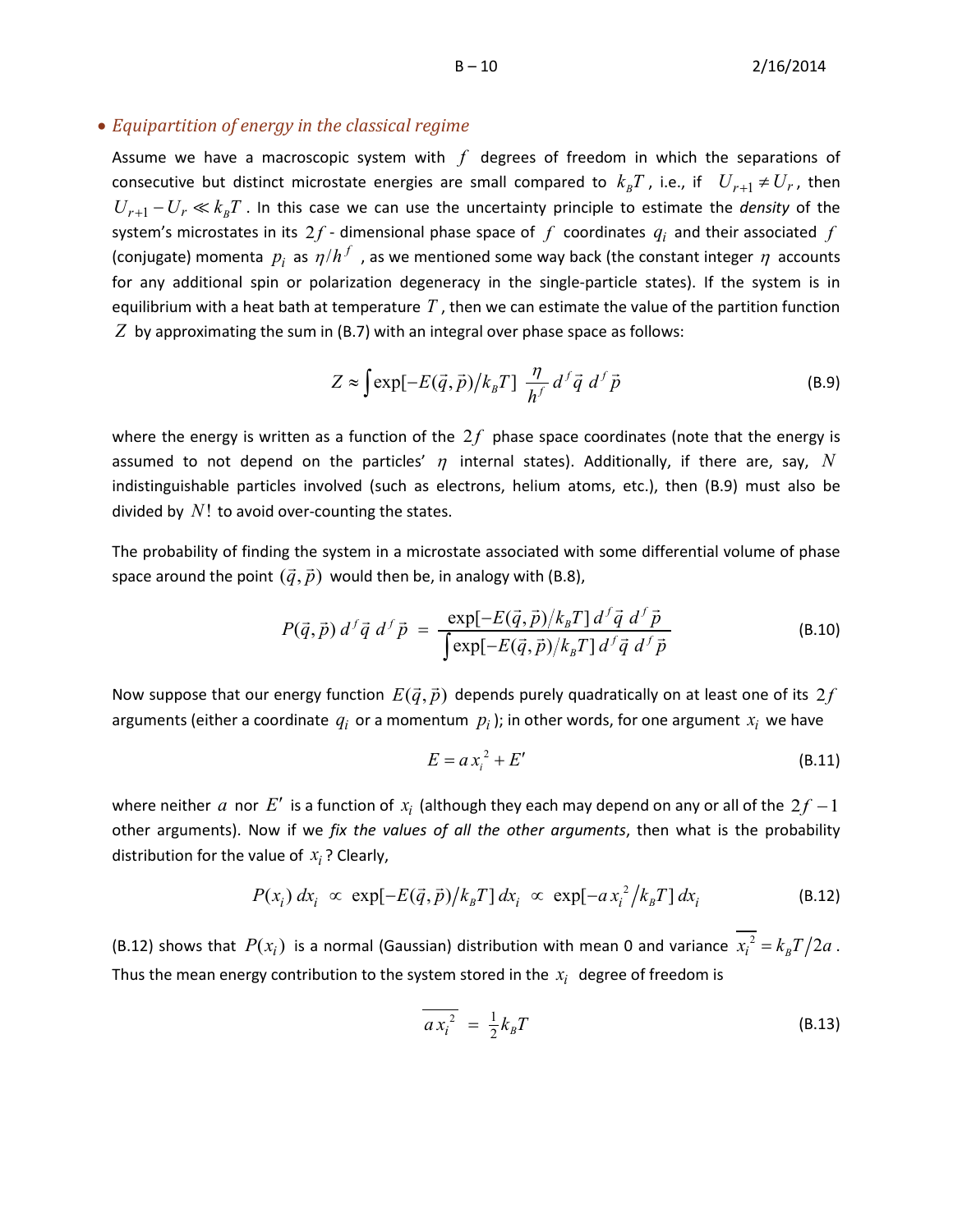which has a right-hand side *independent of the values of the other arguments*. A complete integration to determine the mean energy may be immediately integrated with respect to the argument  $x_i$ :

$$
\overline{E} = \int E(\vec{q}, \vec{p}) P(\vec{q}, \vec{p}) d^{f} \vec{q} d^{f} \vec{p} = \int E'(\vec{q}, \vec{p}) P(\vec{q}, \vec{p}) d\vec{q} d\vec{p} + \frac{1}{2} k_B T
$$
 (B.14)

where the final integration of  $E'$  does not involve the argument  $x_i$ .

Therefore, the mean energy of a system in thermal equilibrium at temperature *T* will include a term equal to  $\frac{1}{2}k_B T$  for each degree of freedom satisfying our requirement (B.11) for  $x_i$ . This is the statement of *the theorem of equipartition of energy*, valid in the classical regime.

For example, assume we have a classical gas of *N* independent, free particles in thermal equilibrium at temperature *T* . If each particle has no internal degree of freedom for storing energy, then its total energy is just due to its center-of-mass motion,  $(1/2m) ( p_x^2 + p_y^2 + p_z^2 )$ . Each of the 3 momentum components of each particle is a degree of freedom of the system which satisfies the requirements of (B.11), so each contributes  $\frac{1}{2}k_BT$  on average to the total internal energy of our system. Thus,  $U = \frac{3}{2} N k_B T$  for this system. This is the correct expression for the total internal energy of an ideal, monatomic, classical gas; the energy/particle depends only on the temperature, *T* . The equipartition idea had a long and interesting development in the  $19<sup>th</sup>$  century due to the efforts of many scientists, but it was first stated in the general form presented here by Boltzmann.

#### <span id="page-10-0"></span>• *Fermions in a box: the ground state of an electron gas*

Now we turn to an important subject for condensed matter physics: the statistical properties of a "gas" of independent, identical, quantum particles subject to *Pauli Exclusion*: no more than one particle at a time may occupy any given single-particle quantum state of the system (such particles are collectively called *fermions*; it turns out that all elementary particles of matter, such as electrons, are fermions). The discussions here and in the next section closely follow that found in Chapter 2 of N. W. Aschroft and N. D. Mermin, *Solid State Physics* (1976, Thomson Learning, Inc.).

In order to apply the principle of Pauli Exclusion when considering a statistical system, one must have some idea of how to organize and count its available single-particle quantum states. Consider first our old friend, the quantum states of an otherwise free particle in a one-dimensional box. The wave functions of the desired single-particle states shall represent *traveling waves with well-defined momenta*, however, and we demand that the boundary conditions imposed by the walls of the box be *periodic* ( or *Born-von Karman*): the phase of the wave function for a state must be the same at both walls. Thus the total phase of a wave function across the length *L* of the box must be an integer multiple of  $2\pi$ ; successive wavenumbers of the momentum eigenstates are separated by  $\Delta k = 2\pi/L$ . Note that this result is consistent with the *uncertainty principle*: With the particle's position confined to  $\Delta x = L$ , successive momentum eigenstates are separated such that  $\Delta x \Delta k = 2\pi$ , so each may be said to occupy a phase space volume of  $\Delta x \Delta p = h$ , since the particle's momentum  $p = \hbar k$ .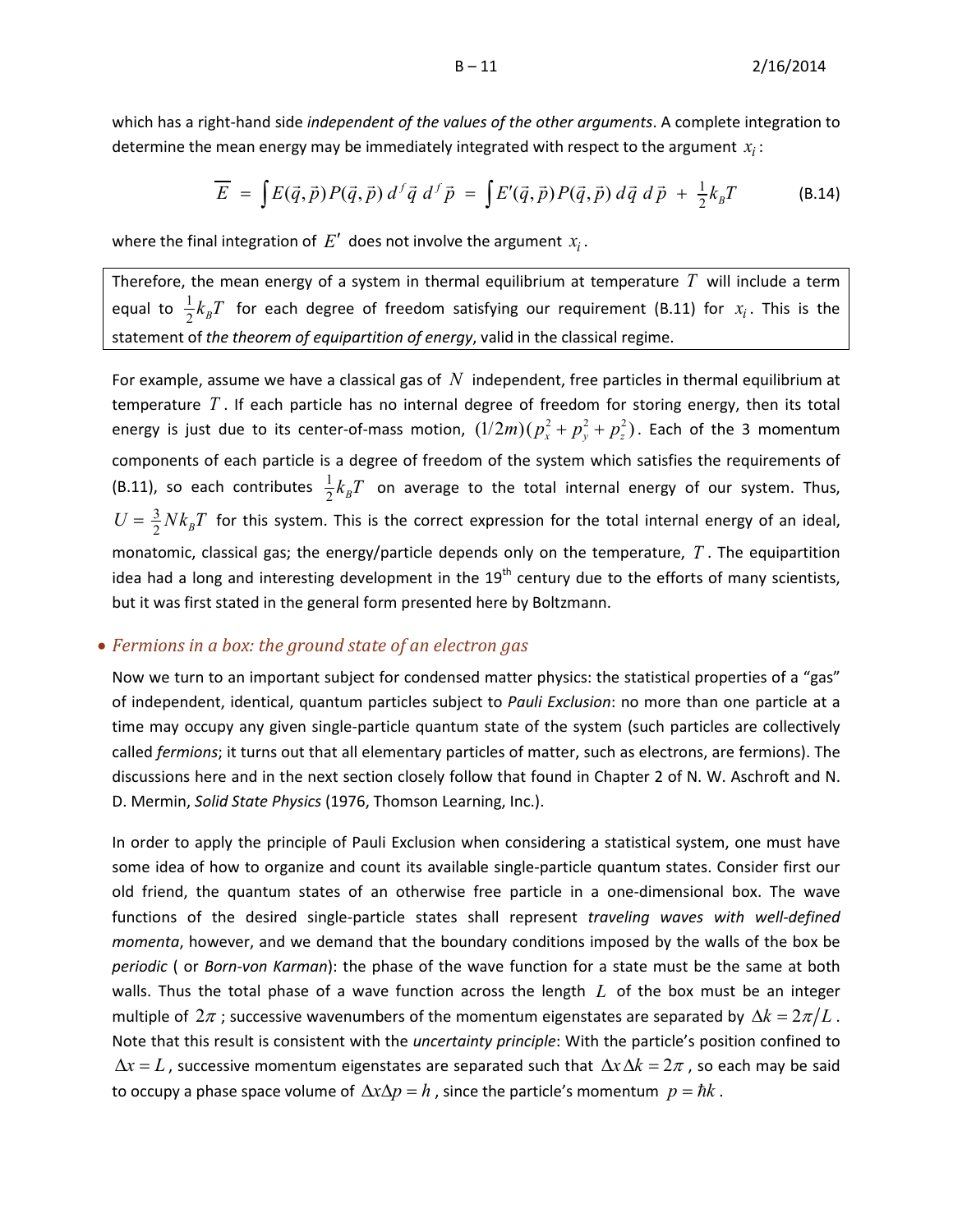The previous result is easy to extend to a 3-dimensional volume  $V = L_x L_y L_z$ . A momentum eigenstate represented by  $\vec{p} = p_x \hat{x} + p_y \hat{y} + p_z \hat{z}$  must occupy a phase space volume of  $(\Delta x_i \Delta p_i)^3 = h^3$ , so, since  $\Delta x_i \Delta x_j \Delta x_k = L_x L_y L_z = V$ , the momentum eigenstates each occupy a momentum-space volume of  $\Delta^3 \vec{p} = h^3/V$  . If the volume is macroscopic, then these single-particle eigenstates are very densely packed in momentum space — a large momentum-space sphere of radius  $p_{max} \gg h/V^{1/3}$  would contain almost exactly  $N = (4\pi/3) p_{max}^3 (V/h^3)$  possible single-particle states with momenta  $\leq p_{max}$ in a 3-dimensional box of physical volume *V* .

A single fermion has an additional, internal degree of freedom determining its quantum state: its *spin polarization*. Fermions must have half-integral total spin quantum numbers; in the case of an elementary fermion such as an electron, this total spin quantum number is  $1/2$ . Thus an electron has two possible spin polarizations:  $\pm 1/2$  (i.e. "spin up" and "spin down"). This extra degree of freedom doubles the number of possible states for an electron so that the number *N* of single-electron states in a volume *V* with momenta  $\leq p_{max}$  given by:

$$
N/V = (8\pi/3) p_{max}^3 / h^3
$$
 (B.15)

If these states were all occupied by electrons (only a single electron allowed in each state!), then  $n = N/V$  would be the resulting number density of the electrons in *V*. Conversely, if the volume *V* contains *N* independent electrons, then the lowest total kinetic energy state of this *N* electron system would be obtained by filling the available states starting with the lowest momentum states; the electrons would then occupy the all the available states with momenta  $\leq p_{max}$  given by (B.15). This would be the *ground state* of the N independent electron system in V;  $p_{max}$  is called the *Fermi momentum* of this system.

The kinetic energy of the electrons with momenta  $p_{max}$  in this ground state of a system of independent electrons with volume number density  $n = N/V$  is called the *Fermi energy*:

$$
E_F = \frac{p_{max}^2}{2m} = \left(\frac{3n}{8\pi}\right)^{2/3} \frac{(hc)^2}{2mc^2}
$$
 (B.16)

For example, copper has a conduction electron density of  $n = 0.85 \times 10^{23} / \text{cm}^3 = 0.085 / \text{\AA}^3$ ; with the electron rest energy  $mc^2 = 0.51$ MeV and  $hc = 12.4$ keVÅ, the Fermi energy  $E_F = 7$ eV. This energy is (not surprisingly) essentially the same as the binding energy of a copper atom's outer valence electron, 7.7eV, since  $1/n$ , the volume per conduction electron in solid copper, is nearly equal to the average volume a copper atom's outer valence electron occupies.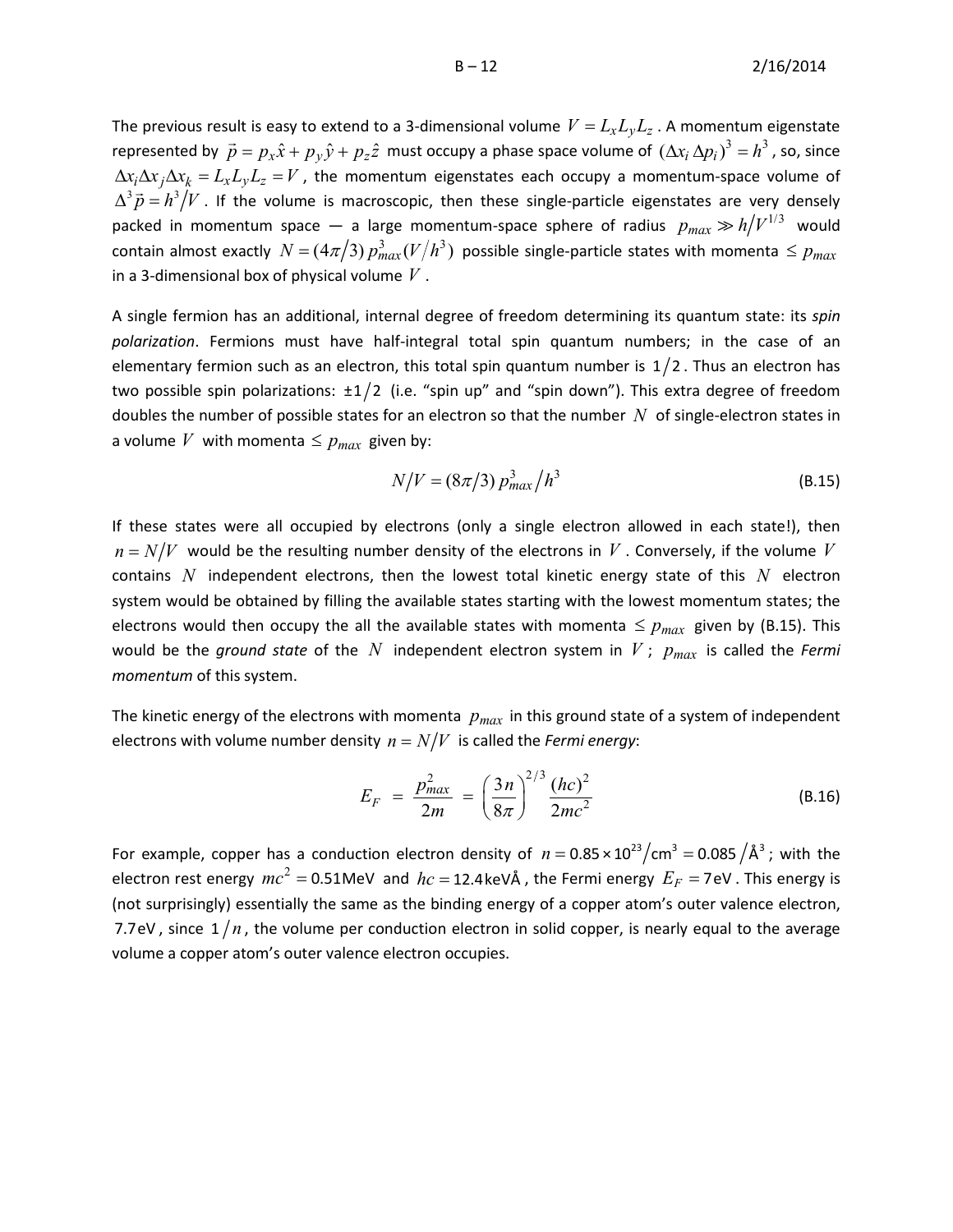$B - 13$  2/16/2014

The density of single-electron states as a function of electron kinetic energy is straightforward to calculate. From (B.15) it is clear that a thin spherical shell in momentum space with radius *p* and thickness *dp* would contain  $dn = (dn/dp) dp$  single-electron states (per unit physical volume); in terms of energy, the number would be  $dn = (dn/dp) / (dE/dp) dE$ . Thus the number of single-electron states per unit volume per unit energy (cf. equation (B.7)) is clearly  $g(E) = (dn/dp) / (dE/dp)$ :

$$
g(E) = \frac{dn}{dE} = 8\pi \frac{m}{h^3} p(E) = 8\pi \frac{m^{3/2}}{h^3} \sqrt{2E} = \frac{3}{2} \frac{n}{E_F} \left(\frac{E}{E_F}\right)^{1/2} \qquad (E > 0) \tag{B.17}
$$

The average kinetic energy per electron is thus:

$$
n^{-1} \int_0^{E_F} g(E) E dE = \frac{3}{5} E_F
$$
 (B.18)

This is the average electron kinetic energy for the *ground state*  $(T = 0)$  of a system of free and independent electrons with volume density *n*; if the electrons behaved classically, then, of course, their average kinetic energy would be  $(3/2)k_BT$ , which is 0 in the ground state (see previous section). A classical gas of electrons would require a temperature of  $T = (2/5) E_F / k_B$  to have the average kinetic energy of equation (B.18) ( $> 3 \times 10^{4}$ K for the conduction electrons in copper, with  $E_F = 7$ eV). Clearly, one would expect that this fact should have a profound influence on the observed electrical and thermal properties of a conductor such as copper.

#### <span id="page-12-0"></span>• *The chemical potential and the Fermi-Dirac distribution*

Now consider the statistics of a system of independent, identical fermions (with a fixed number of particles in a fixed volume V ) in thermal equilibrium with a heat bath at temperature  $T > 0$ . Pick a particular single-particle quantum state *j* of the system (with particle energy  $E_j$ ), and ask for the probability  $f_j$  that this state is occupied by a particle.

The *microstate* of such a system of particles would be specified by enumerating which single-particle quantum states are occupied and which are empty; the microstate's energy would then be the sum of the energies of the occupied single-particle states (remember, simply swapping two particles doesn't count as forming a different microstate because all of the particles are absolutely identical). The probability of finding a system in thermal equilibrium with a heat bath at temperature *T* in a particular microstate *r* with system energy  $U_r$  is given by (B.6) to be:

$$
p_r = \frac{1}{Z} e^{-U_r/k_B T}; \quad Z = \sum_{r'} e^{-U_{r'}/k_B T}
$$
 (B.19)

where the partition function *Z* is a sum over *all* microstates *r*' of the system. If the system contained *N* particles, say, then *Z* would be the sum over all the various ways that the system's *N* particles could be distributed among all of the system's possible single-particle states (often an infinite number).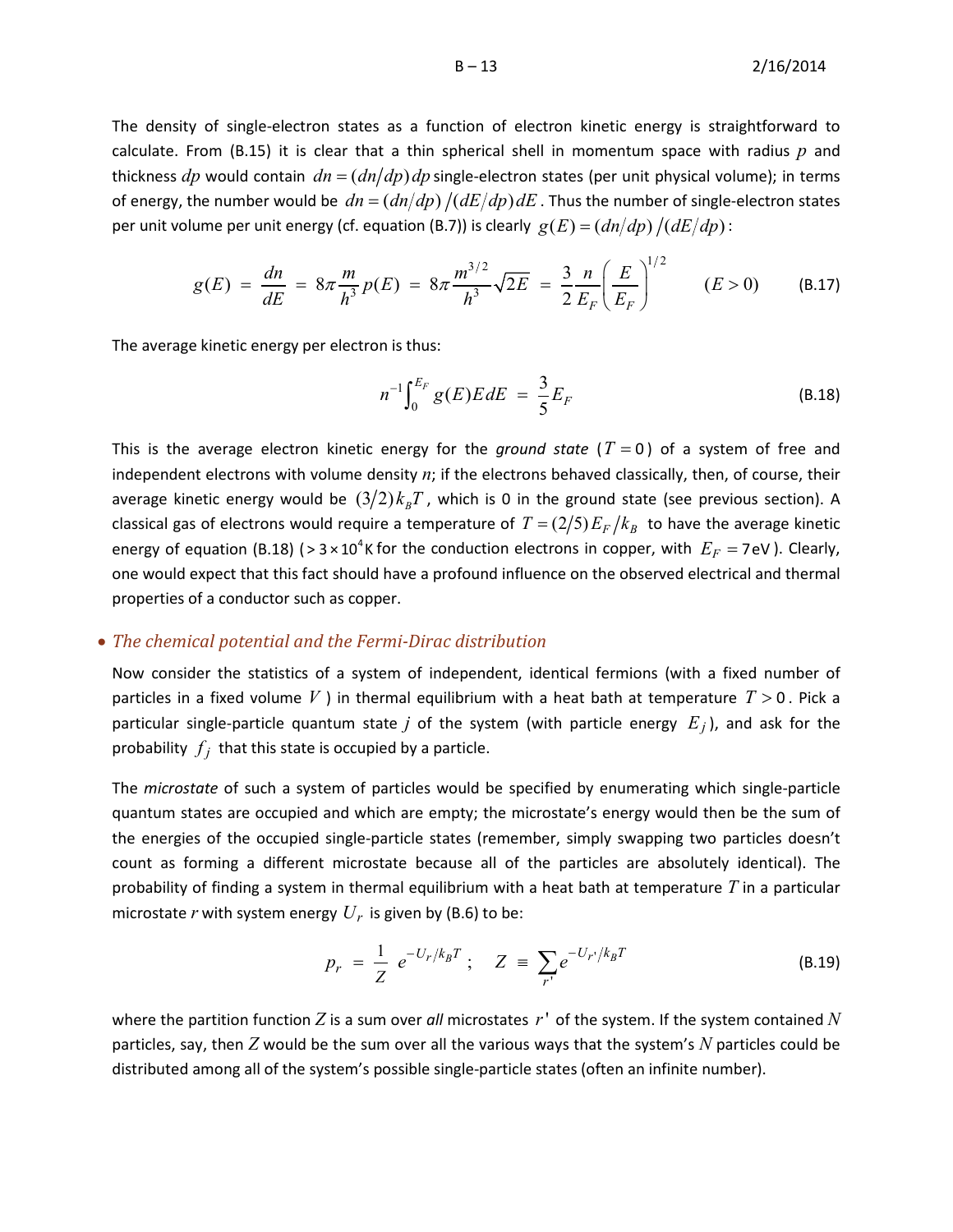Thus, in principle, to determine  $f_i$  we would first calculate the value of the *N*-particle system partition function, *Z*. Then we would simply pick out that subset of all of the possible *N*-particle microstates in which the single-particle quantum state *j* is occupied, calculate each microstate's probability using (B.19), and then sum these probabilities; the result would be  $f_j$ . Of course, the set of all microstates of our *N*-particle system consists of two disjoint subsets: those in which the single-particle quantum state *j* is occupied, and those in which it is empty — the probability that the single-particle quantum state *j* is occupied must be 1 minus the probability that it is empty, since these are the only two possibilities.

Now consider *two* otherwise identical systems: one with  $N$  particles and the other with  $N + 1$ . In the latter system consider the set of microstates in which state *j* is occupied, whereas consider the set of microstates with empty state *j* in the *N*-particle system. Clearly, every microstate in the former set has a corresponding microstate in the latter: namely, the one whose only difference is the occupation status of state *j*. Order and index the members of the two sets with the index *r* such that corresponding microstates have the same index value. Obviously, the energy difference between any pair of corresponding microstates is just the energy of the state *j*, which is  $E_j$ . Call the various ( $N + 1$ )-particle occupied-*j* microstate energies  $U_r$ ; the corresponding N-particle empty-*j* microstate energies will then be  $U_r - E_j$ .

Using the set of occupied-*j* microstates of the (*N* + 1)-particle system and the empty-*j* microstates of the *N*-particle system, the occupation probabilities may be written:

$$
f_j(N+1) = \frac{1}{Z(N+1)} \sum_r e^{-U_r/k_B T}
$$
  
\n
$$
f_j(N) = 1 - \frac{1}{Z(N)} \sum_r e^{-(U_r - E_j)/k_B T} = 1 - e^{E_j/k_B T} \left[ \frac{Z(N+1)}{Z(N)} \right] f_j(N+1)
$$
\n(B.20)

We now define a new quantity *F* in terms of *Z* as follows:

$$
F = -k_B T \ln Z \tag{B.21}
$$

*F* is called the *Helmholtz free energy* of a thermodynamic system (it turns out that for a system in thermodynamic equilibrium  $F = U - TS$ ). This *thermodynamic potential* was first introduced by the nineteenth-century German physicist (and physician) Hermann von Helmholtz. In terms of *F* the ratio of the two partition functions may be written as  $\exp[-( F(N+1) - F(N) ) / k_B T ]$ . The change in the free energy introduced by the addition of a particle to a system (at constant *T* and *V*) is called the *chemical potential μ*, a concept which is especially useful when considering phase changes and chemical reactions. With the chemical potential, (B.20) may be written as:

$$
f_j(N) = 1 - e^{(E_j - \mu)/k_B T} f_j(N+1)
$$
 (B.22)

The expression (B.22) is exact, but we can now make the simple observation that for a macroscopic system (in which  $N \sim 10^{22}$ , give or take several orders of magnitude), adding one more particle to it